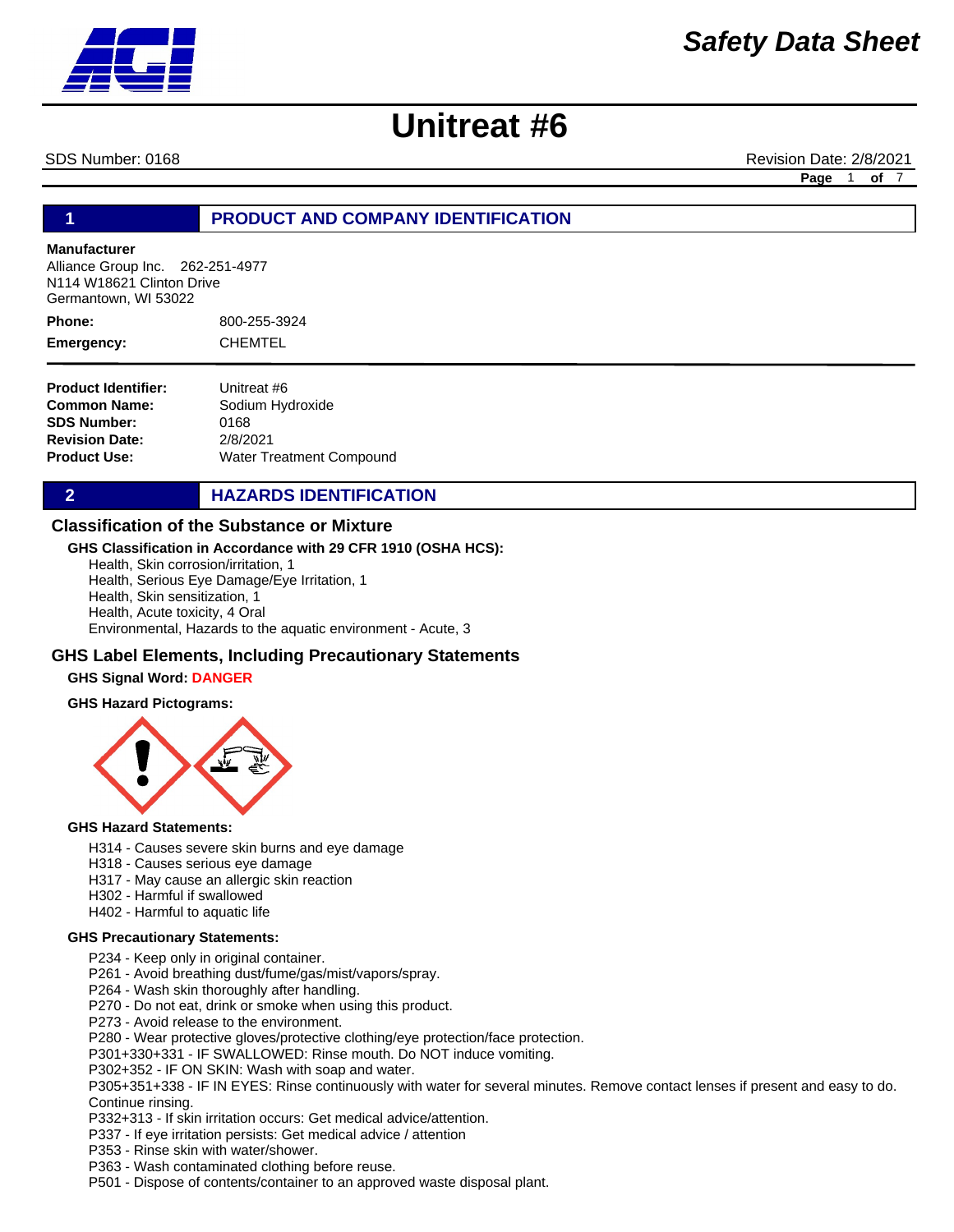

SDS Number: 0168 **Revision Date: 2/8/2021** Revision Date: 2/8/2021

**Page** 2 **of** 7

# **Hazards not Otherwise Classified (HNOC) or not Covered by GHS**

| Eyes; Inhalation; Ingestion; Skin.                                     |
|------------------------------------------------------------------------|
| Respiratory system; Eyes; Skin.                                        |
| Can cause severe irritation and inflammation of the respiratory tract. |
| May cause irritation, tearing and redness.                             |
| May cause irritation. May cause permanent eye damage.                  |
| Aspiration hazard: Harmful or fatal if swallowed.                      |
|                                                                        |

**HMIS III:** Health = 3(Chronic), Fire = 0, Physical Hazard = 1

| HMIS                   |   |   |
|------------------------|---|---|
| <b>HEALTH</b>          | V | 3 |
| <b>FLAMMABILITY</b>    |   | 0 |
| <b>PHYSICAL HAZARD</b> |   |   |
| PERSONAL PROTECTION    |   |   |

## **3 COMPOSITION/INFORMATION OF INGREDIENTS**

\*Substance/Mixture: Mixture

| Chemical Ingredients:                                             |                                    |                                                                                           |  |  |
|-------------------------------------------------------------------|------------------------------------|-------------------------------------------------------------------------------------------|--|--|
| CAS#                                                              | $\%$                               | Chemical Name:                                                                            |  |  |
| $7632 - 00 - 0$<br>1310-73-2<br>$5332 - 73 - 0$<br>$497 - 19 - 8$ | $<15\%$<br>$<$ 5%<br>$<$ 5%<br><5% | Sodium nitrite<br>Sodium hydroxide<br>3-Methoxypropylamine<br>Carbonic acid disodium salt |  |  |

# **4 FIRST AID MEASURES Inhalation:** If symptoms develop, move victim to fresh air. Give oxygen or artificial respiration if needed. GET IMMEDIATE MEDICAL ATTENTION. **Skin Contact:** Promptly flush skin with water for 15 minutes. Remove contaminated clothing immediately. Get immediate medical attention. Do not reuse clothing and shoes until cleaned. Discard leather articles such as shoes and belt. Do not apply oils and ointments unless ordered by a physician. **Eye Contact:** Immediately flush eyes with large amounts of water for at least 15 minutes, lifting eyelids occasionally to facilitate irrigation. Get immediate medical attention. **Ingestion:** Rinse mouth and then drink large quantities of water. Do NOT induce vomiting. Seek immediate medical attention. If unconscious, take to a hospital or physician. Never induce vomiting or give anything by mouth to an unconscious victim. For spontaneous vomiting, keep head below hips. **5 FIRE FIGHTING MEASURES**

**Flammability:** Not flammable or combustible. **Flash Point:** No data available **Flash Point Method:** No data available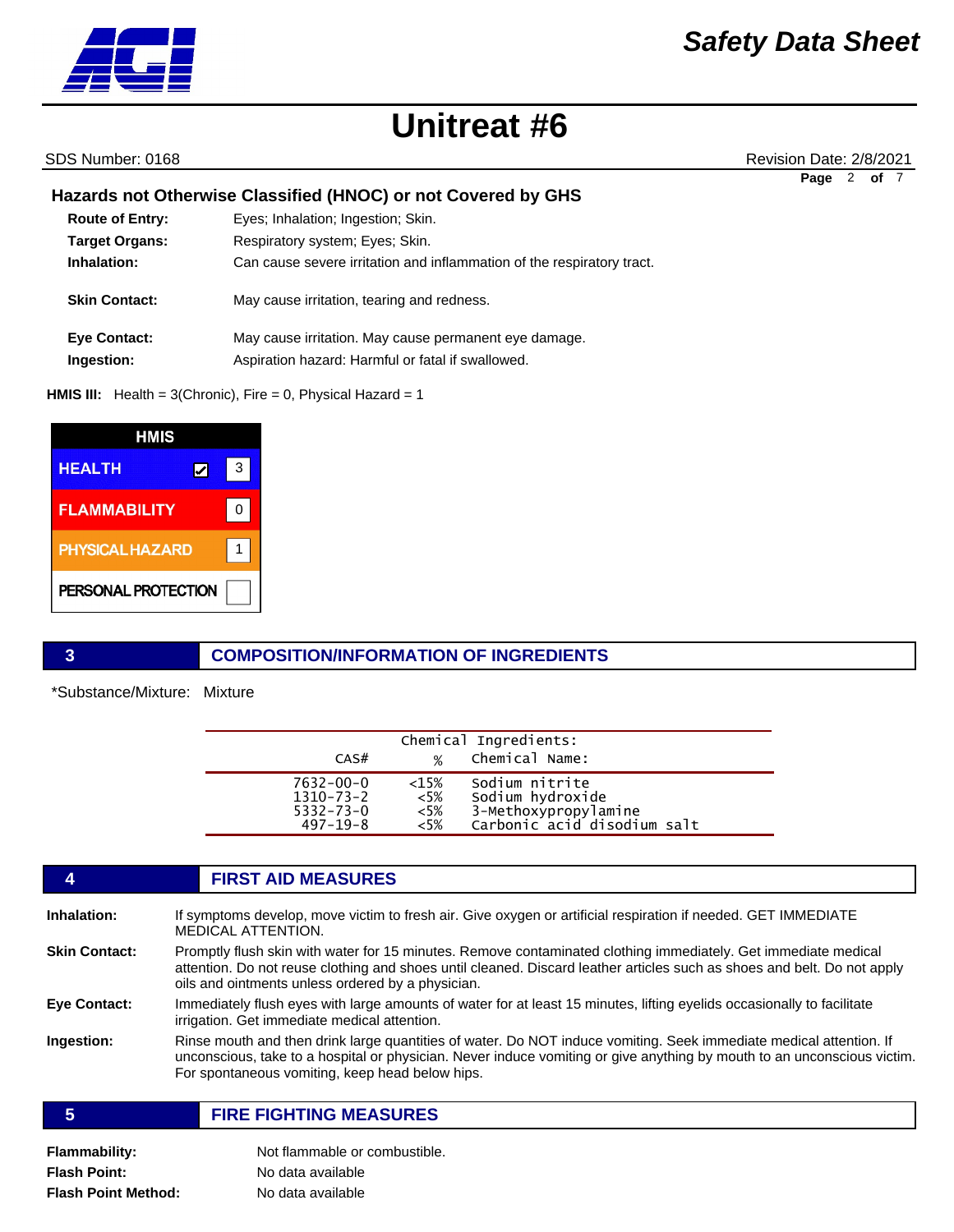#### **Burning Rate:** No data available

| <b>Durning Rate:</b>      | <u>ino data avaliable</u> |
|---------------------------|---------------------------|
| <b>Autoignition Temp:</b> | No data available         |
| LEL:                      | No data available         |
| UEL:                      | No data available         |
|                           |                           |

Fire Fighting Methods

Evacuate area of unprotected personnel. Wear protective clothing including NIOSH Approved self- contained breathing apparatus. Remain upwind of fire to avoid hazardous vapors and decomposition products. Use water spray to cool fire exposed containers and disperse vapors.

## **Unusual Fire or Explosion Hazards:**

If evaporated to dryness, residue is an oxidizer and can stimulate or accelerate combustion of organic or other combustible materials. This product may react with certain metals to produce flammable hydrogen gas.

## *Extinguishing Media*

**Suitable:** Alcohol- resistant foam, dry chemical, or carbon dioxide.

**Unsuitable fire extinguisher:** Do not use direct water stream/ spray

# **6 ACCIDENTAL RELEASE MEASURES**

### **Personal Precautions**

Use personal protective equipment. Avoid breathing vapors, mist or gas. Ensure adequate ventilation.

## **Environmental Precautions**

Prevent further leakage or spillage if safe to do so. Do not let products enter drains. Discharge into the environment must be avoided.

**Spill** 

Soak up with inert absorbent material and dispose of as hazardous waste. Remaining residue can be neutralized with hydrochloric acid and then disposed of properly. Keep in suitable, closed containers for disposal.

# **FIGURE 12 IN STORAGE**

| <b>Handling Precautions:</b> | CORROSIVE - Avoid contact with eyes, skin, or clothing. Avoid breathing vapors or mist. Wash<br>thoroughly after handling. Do not puncture or drop containers. Do not expose containers to open flame,<br>excessive heat, or direct sunlight.                                                   |
|------------------------------|-------------------------------------------------------------------------------------------------------------------------------------------------------------------------------------------------------------------------------------------------------------------------------------------------|
| <b>Storage Requirements:</b> | Store in cool/dry area. Keep away from sunlight, heat, sparks, and flames. Keep away from incompatible<br>materials. Keep container tightly closed. Do not store in unlabeled or mislabeled containers. Do not<br>freeze. Avoid contact with combustible materials, wood and organic materials. |

| 8                                        | <b>EXPOSURE CONTROLS/PERSONAL PROTECTION</b>                                                                                                                                                                                                                                                                                                                                                                                                                                                                                                                                                                                        |
|------------------------------------------|-------------------------------------------------------------------------------------------------------------------------------------------------------------------------------------------------------------------------------------------------------------------------------------------------------------------------------------------------------------------------------------------------------------------------------------------------------------------------------------------------------------------------------------------------------------------------------------------------------------------------------------|
| <b>Engineering Controls:</b>             | Provide local exhaust ventilation. Maintain adequate ventilation. Do not use in confined spaces.                                                                                                                                                                                                                                                                                                                                                                                                                                                                                                                                    |
| <b>Personal Protective</b><br>Equipment: | <b>Hygiene Measures</b><br>Handle in accordance with good industrial hygiene and safety practice. Wash hands before breaks and<br>at the end of workday.<br>Respiratory<br>Where risk assessment shows air-purifying respirators are appropriate use a full-face respirator with<br>multi-purpose combination (US) or type ABEK (EN 14387) respirator cartridges as a backup to<br>engineering controls. If the respirator is the sole means of protection, use a full-face supplied air<br>respirator.<br>Eyes and Face<br>Wear chemical safety goggles while handling this product. Wear additional eye protection such as a face |



SDS Number: 0168 **Revision Date: 2/8/2021** Revision Date: 2/8/2021 **Page** 3 **of** 7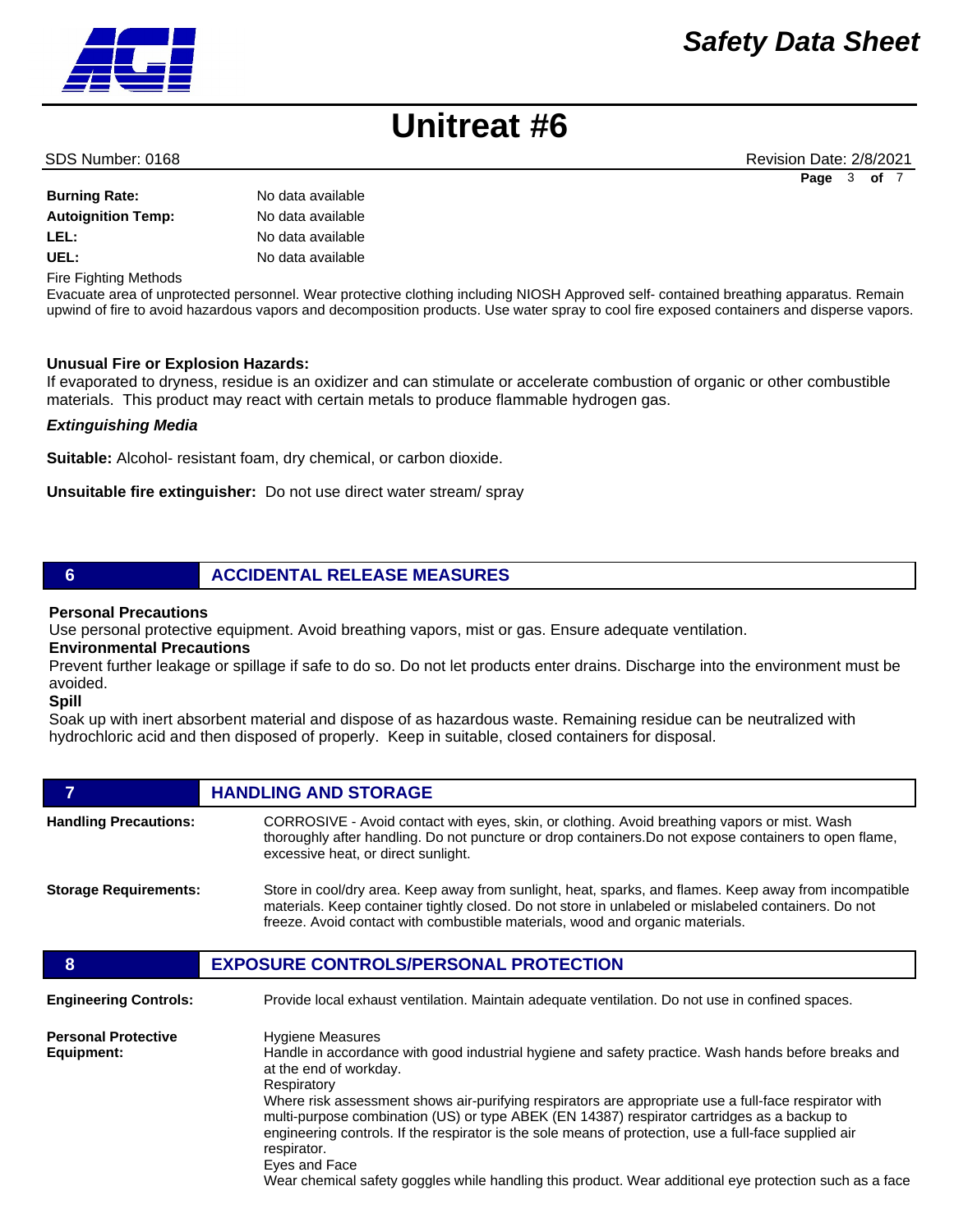

SDS Number: 0168 **Revision Date: 2/8/2021** Revision Date: 2/8/2021

**Page** 4 **of** 7

shield when the possibility exists for eye contact with splashing or spraying liquid or airborne material. **Skin** Prevent contact with this product. Wear gloves and protective clothing depending on conditions of use.

|                    | Protective gloves: gauntlet-type, neoprene, nitrile. |                      |  |
|--------------------|------------------------------------------------------|----------------------|--|
| <b>Component</b>   | <b>OSHA PEL</b>                                      | <b>ACGIH TWA/TLV</b> |  |
| Sodium Nitrite     | No data available                                    | No data available    |  |
| Sodium Hydroxide   | No data available                                    | $2 \text{ mg/m}$     |  |
| Sodium Carbonate   | No data available                                    | No data available    |  |
| Methoxypropylamine | No data available                                    | No data available    |  |

# **9 PHYSICAL AND CHEMICAL PROPERTIES**

**Appearance:** Clear, light yellow No data available 1.09 No data available. No data available No data available No data available. No data available No data available  $\sim$ 12 No data available No data available No data available. **Odor Threshold: Particle Size: Spec Grav./Density: Viscosity: Saturated Vapor Concentration: Boiling Point: Flammability: Partition Coefficient: Vapor Pressure: pH: Evap. Rate: Molecular weight: Decomp Temp: Physical State:** Liquid **Odor:** Odorless

Lower Explosion Limits: No data available. Upper Explosion Limits: No data available.

#### **10 STABILITY AND REACTIVITY Reactivity:** No data available **Chemical Stability: Conditions to Avoid: Materials to Avoid: Hazardous Decomposition: Hazardous Polymerization:** Product is stable under normal conditions. Avoid contact with heat, sparks, electric arcs, other hot surfaces, and open flames. Dried residue increases the probability of oxidizing reactions. Strong reducing agents, acids, strong oxidizing agents, organic materials, combustible materials, halogenated compounds. Sodium tetrahydrocarborate. Food sugars. Thermal decomposition may release: carbon monoxide, carbon dioxide, and oxides of nitrogen. Will not occur under normal conditions.

**11 TOXICOLOGICAL INFORMATION**

## **Toxicity Data:**

Eye Effects: Corrosive- Causes severe eye irritation and burns. May cause: blurred vision, redness, pain, conjuctivitis, ulcerations, tissue destruction, permanent eye damage, blindness.

» Sodium Nitrite: no data available

# No data available. **Molecular Formula:** No data available **Solubility: Softening Point: Percent Volatile: Heat Value:**

**Freezing/Melting Pt.: Flash Point: Octanol: Vapor Density: VOC: Bulk Density: Auto-Ignition Temp: UFL/LFL:**

# **Complete** No data available No data available No data available

#### 32°F

No data available. No data available No data available No data available No data available No data available. No data available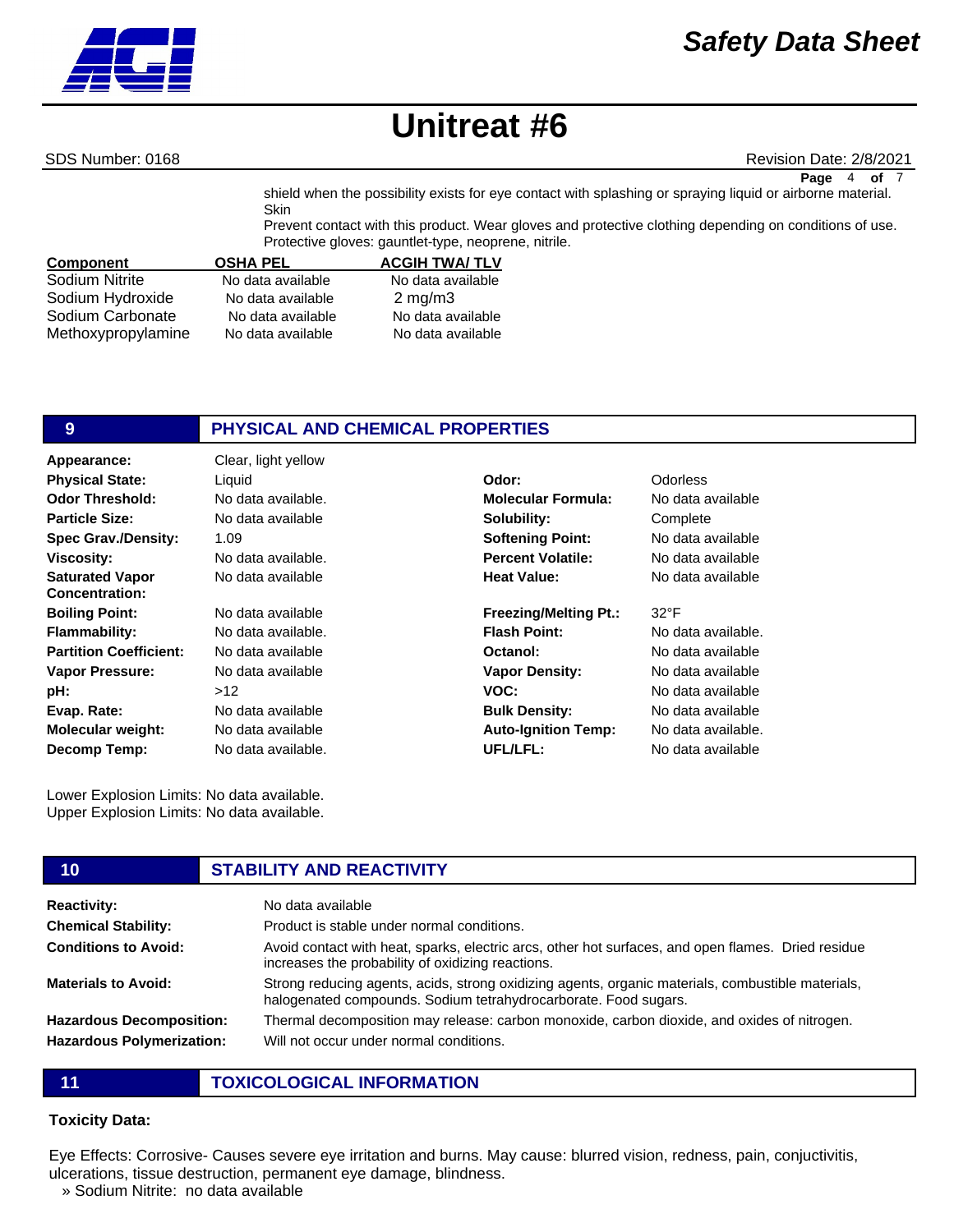

SDS Number: 0168 **Revision Date: 2/8/2021** Revision Date: 2/8/2021

**Page** 5 **of** 7

- » Sodium Hydroxide: no data available
- » Methoxypropylamine: no data available

Skin Effects: Corrosive- Causes severe irritation and burns. Concentrated solutions may cause: severe burns, severe necrosis, permanent skin damage. Prolonged and repeated exposure to dilute solutions may cause irritation, redness, pain and drying and cracking of the skin.

- » Sodium Nitrite: Dermal LD50 no data available
- » Sodium Hydroxide: Dermal LD50 Rabbit = 1350mg/kg
- » Methoxypropylamine: no data available

Inhalation Effects: Corrosive- Cause severe irritation and burns. Vapors and mists may damage: mucous membranes, respiratory tract. Vapors or mists may cause: coughing, sore throat, shortness of breath, labored breathing, choking, bronchiospasms, chemical pneumonitis, pulmonary edema, death. Effects may be delayed. Chronic exposure may cause: dental erosions, discoloration of teeth, bronchitis, and bronchial emphysema.

- » Sodium Nitrite: LC50 no data available
- » Sodium Hydroxide: LC50 no data available
- » Methoxypropylamine: no data available

Ingestion Effects: Corrosive- Causes severe irritation and burns. May cause damage to the: mouth, throat, esophagus, stomach, gastrointestinal tract. May cause: pain, vomiting, diarrhea, bleeding, labored breathing, burns or perforation of the gastrointestinal tract leading to ulceration and secondary infection, and death. Effects may be delayed. Aspiration into the lungs may cause chemical pneumonia and lung damage.

- » Sodium Nitrite: Oral LD50 Rat = 157.9 mg/kg
- » Sodium Hydroxide: Oral LD50 Mouse =40 mg/kg
- » Methoxypropylamine: no data available

Chronic Effects: No data available Mutagenicity: No data available Teratogenicity: No data available Reproductive Toxicity: suspected of damaging fertility

Carcinogenicity:

IARC: No component of this product present at levels greater than or equal to 0.1% is identified as probable, possible or confirmed human carcinogen by IARC.

ACGIH: No component of this product present at levels greater than or equal to 0.1% is identified as a carcinogen or potential carcinogen by ACGIH.

NTP: No component of this product present at levels greater than or equal to 0.1% is identified as a known or anticipated carcinogen by NTP.

OSHA: No component of this product present at levels greater than or equal to 0.1% is identified as a carcinogen or potential carcinogen by OSHA.

## **Acute Toxicity Estimate (ATE):**

Inhalation Vapor: No data available Inhalation Dust/Mist: No data available

**12 ECOLOGICAL INFORMATION** 

**Biodegradability** No data available

## **Toxicity to fish**

» LC50 - Oncorhynchus mykiss (rainbow trout) - 0.94 - 1.92 mg/l - 96.0 h (Sodium Nitrite)

- » Mortality NOEC Oncorhynchus mykiss (rainbow trout) 0.54 mg/l 96.0 h (Sodium Nitrite)
- » LC50 Gambusia affinis (Mosquito fish) 125 mg/l 96 h. (Sodium hydroxide)
- » LC50 Oncorhynchus mykiss (rainbow trout) 45.4 mg/l 96 h (Sodium hydroxide)

## **Toxicity to daphnia and other aquatic invertebrate**

» EC50 - Daphnia magna (Water flea) - mg/l - 48 h. (Sodium Nitrite)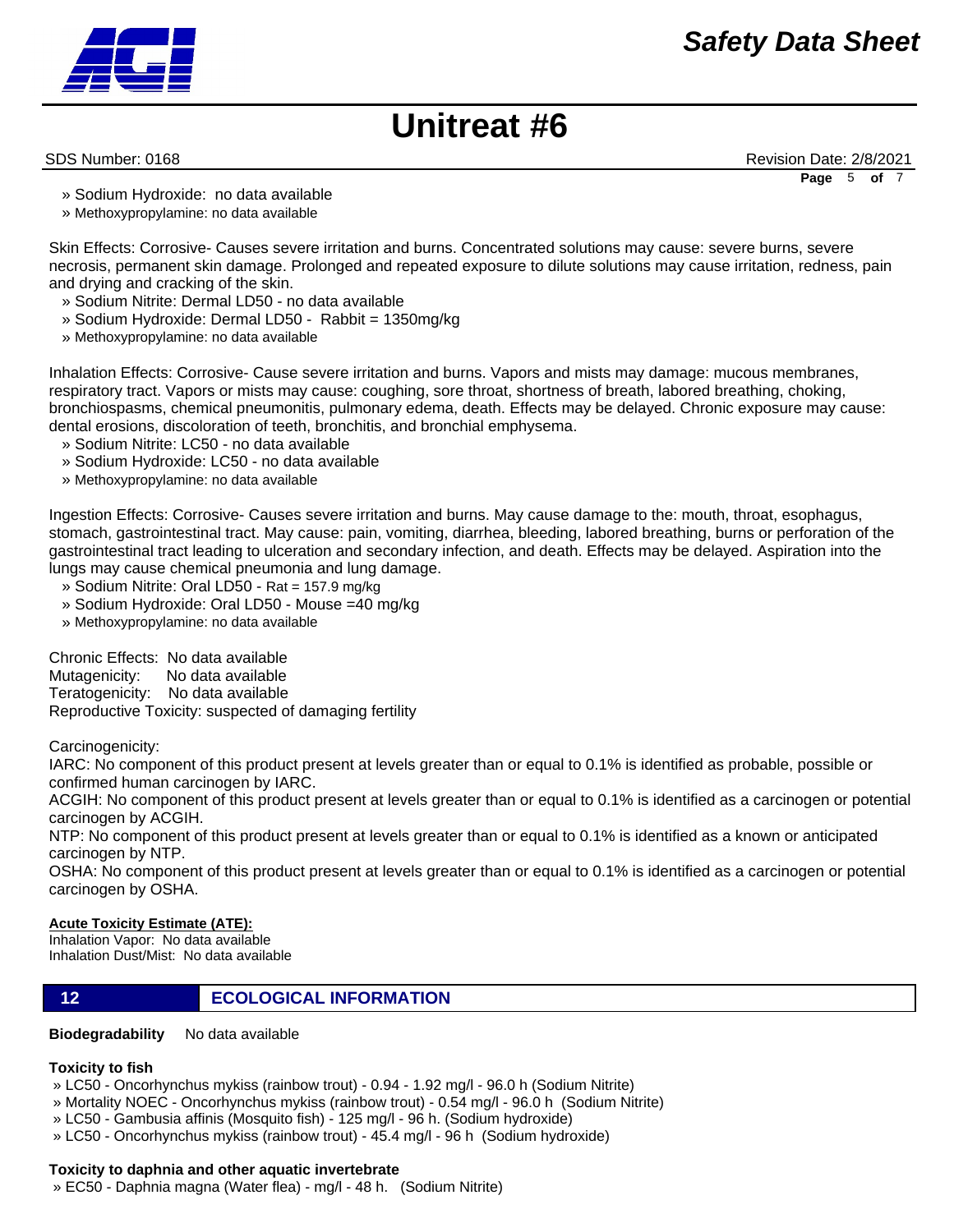SDS Number: 0168 **Revision Date: 2/8/2021** Revision Date: 2/8/2021 **Page** 6 **of** 7

» Immobilization EC50 - Daphnia - 40.38 mg/l - 48 h (Sodium hydroxide)

Persistence and degradability: no data available Bioaccumulative potential: no data available Mobility in soil: no data available PBT and vPvB assessment: no data available Other adverse effects: no data available

# **13 DISPOSAL CONSIDERATIONS**

Dispose of in accordance with local, state, and federal regulations. Since emptied containers retain product residue, follow label warnings even after container is emptied. DO NOT pressurize, cut, weld, solder, drill, grind, or expose empty containers to heat, flame, sparks or other sources of ignition.

## **14 TRANSPORT INFORMATION**

UN3266, Corrosive liquid, basic, inorganic, n.o.s., 8, PGII, (Sodium Hydroxide, Sodium Nitrite)

DOT Proper Shipping Name: Corrosive liquid, basic, inorganic, nos DOT Technical Name: Sodium Hydroxide, Sodium Nitrite DOT Hazard Class: 8 DOT UN/NA Number: UN3266 Packing Group: II Resp. Guide Page:60 Reportable Quantity (RQ): N/A



**15 REGULATORY INFORMATION**

This product does not contain chemicals known to the State of California to cause cancer, birth defects, or other reproductive harm.

# **FEDERAL REGULATIONS**

TSCA Inventory Status: All components of this product are listed as "Active" on the Toxic Substances Control Act (TSCA) 8 (b) Inventory.

CERCLA / SARA Emergency Reporting: A spill or release of this material may trigger the emergency release reporting requirements under CERCLA (40 CFR Part 300) and/or SARA Title III (40 CFR Part 355). State or local reporting requirements may differ from federal requirements.

- **» Sodium Hydroxide CERCLA reporting amount 1000 lbs.**
- **» Sodium Nitrite CERCLA reporting amount 100 lbs.**

Clean Water Act (CWA): The following chemicals are listed under Section 311 as hazardous substances requiring the submission of a National Pollutant Discharge Elimination System (NPDES) permit application to EPA. **» Sodium Hydroxide**